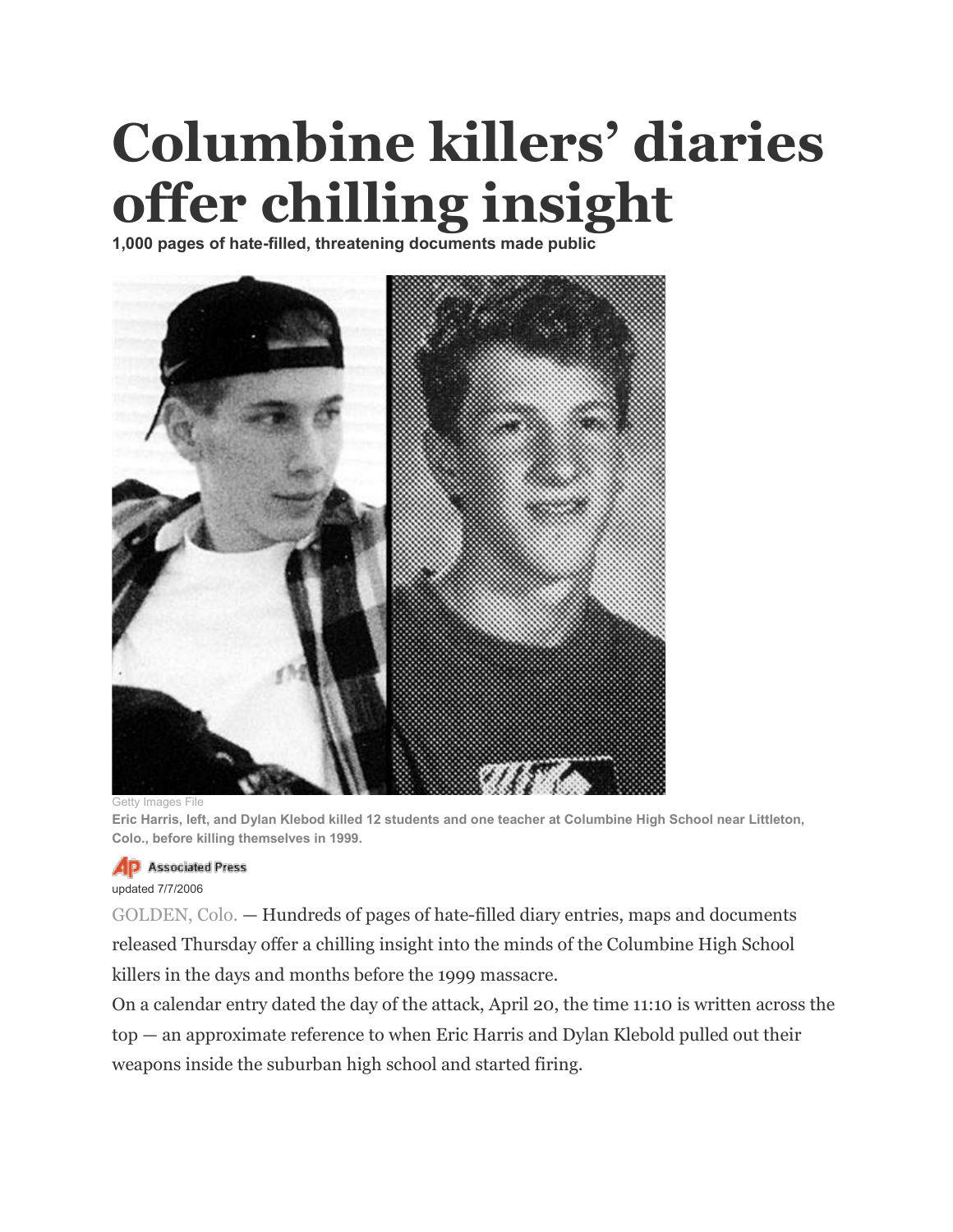The two killed 12 students and a teacher before taking their own lives in what remains the deadliest school attack in U.S. history.

Elsewhere in the calendar are notations including "get nails" and "get propanes, fill my clips" and "finish fuses."

The newly released documents include a tirade by Eric Harris in which he wrote that he and Klebold hoped to carry out an even bigger attack. He said that they wanted to torture and kill the family of a former friend and hoped learn enough about bombs to be able to set off hundreds around houses, roads, bridges and gas stations.

"It'll be like the LA riots, the Oklahoma bombing, WWII, Vietnam, Duke and Doom all mixed together. ... I want to leave a lasting impression on the world," he wrote. Since the Columbine attack, more than 20,000 documents and videos have been released, and some of the details in the more than 930 pages of documents released Thursday by the Jefferson County Sheriff's office had been reported before.

## **Videotape not released**

Several names, some song lyrics and other parts of the documents were blacked out before they were released. Sheriff Ted Mink also decided against releasing videotapes the two gunmen made before the massacre over concerns they could encourage copycat attacks. Some of the documents include references to graffic video games, such as Duke Nukem and Doom.

In one school paper, Harris writes about Nazism. Another document is an essay he wrote for a court-ordered anger management class he attended after he and Klebold were convicted of breaking into a van in 1998.

"I believe the most valuable part of this class was thinking up ideas for ways to control anger and for ways to release stress in a non-violent manner," he wrote.

Entries in a journal kept by Harris' father, Wayne Harris, were also released Thursday. Some addressed threats made by his son against a classmate more than a year before the attack. Brooks Brown reported that Harris had threatened him sometime in early 1998. "We feel victimized," Wayne Harris writes in the journal. "We don't want to be accused everytime something happens. Eric is not of fault. Brooks Brown is out to get Eric. Brooks had problems. ... manipulative con artist."